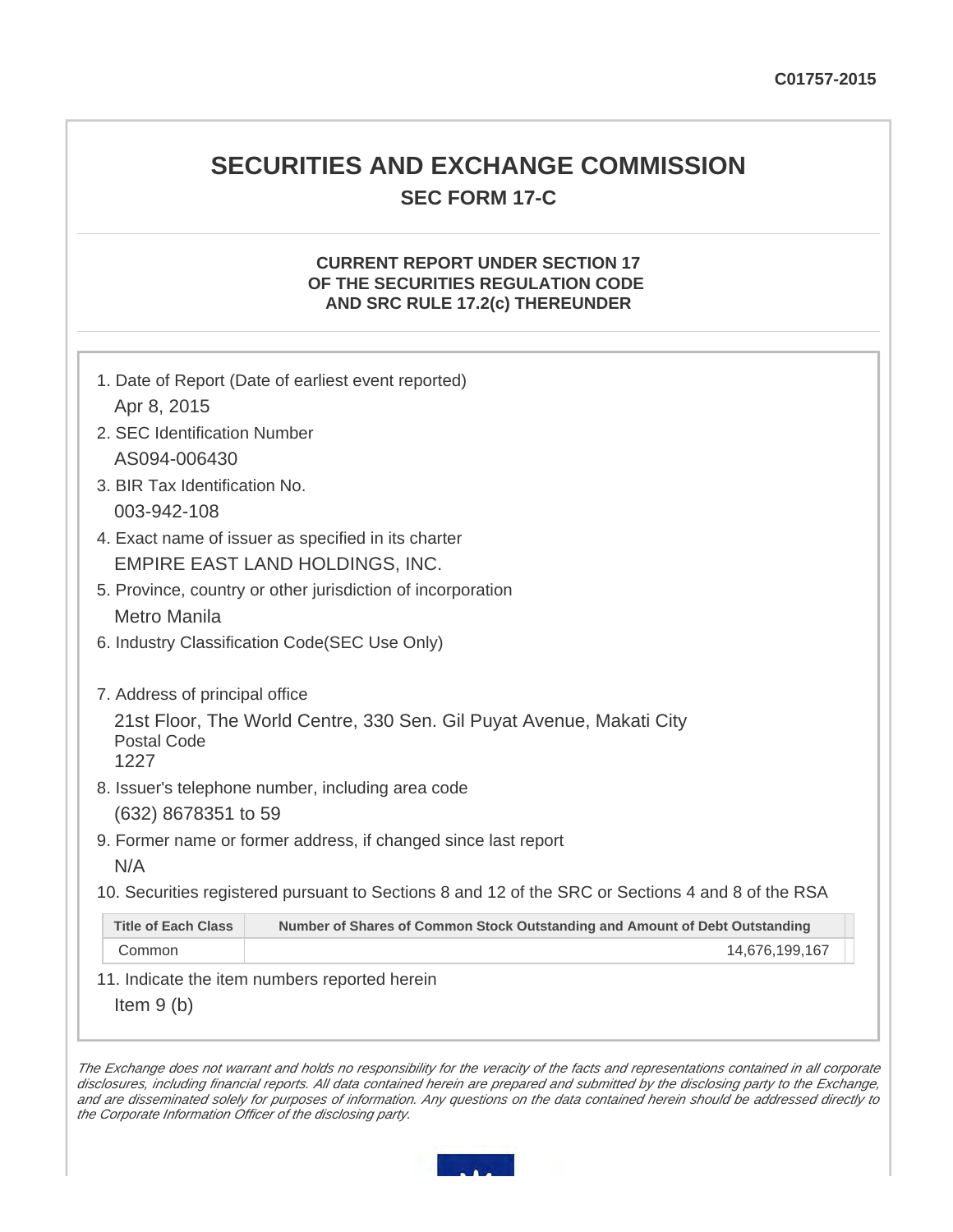

# **Empire East Land Holdings, Inc. ELI**

# **PSE Disclosure Form 7-1 - Notice of Annual or Special Stockholders' Meeting References: SRC Rule 17 (SEC Form 17-C) and Sections 7 and 4.4 of the Revised Disclosure Rules**

**Subject of the Disclosure**

2015 Annual Stockholders' Meeting

**Background/Description of the Disclosure**

Agenda for Annual Stockholders' Meeting on June 9, 2015 with record date of April 24, 2015.

# **Type of Meeting**

- **☑** Annual
- □ Special

| Date of Approval by<br><b>Board of Directors</b> | Apr 8, 2015                                                                                                                                                                                                                                                                                                                                                                     |
|--------------------------------------------------|---------------------------------------------------------------------------------------------------------------------------------------------------------------------------------------------------------------------------------------------------------------------------------------------------------------------------------------------------------------------------------|
| Date of Stockholders'<br><b>Meeting</b>          | Jun 9, 2015                                                                                                                                                                                                                                                                                                                                                                     |
| <b>Time</b>                                      | $9:00$ a.m.                                                                                                                                                                                                                                                                                                                                                                     |
| <b>Venue</b>                                     | Grand Ballroom, Eastwood Richmonde Hotel, 17 Orchard Road, Eastwood City, Bagumbayan,<br>Quezon City, Philippines                                                                                                                                                                                                                                                               |
| <b>Record Date</b>                               | Apr 24, 2015                                                                                                                                                                                                                                                                                                                                                                    |
| Agenda                                           | 1. Call to Order<br>2. Proof of Notice and Determination of Quorum<br>3. Approval of Minutes of the Previous Annual Meeting<br>4. Annual Report of Management<br>5. Appointment of External Auditors<br>6. Ratification of Acts and Resolutions of the Board of Directors, Board Committees and<br>Management<br>7. Election of Directors<br>8. Other Matters<br>9. Adjournment |

|                   | Inclusive Dates of Closing of Stock Transfer Books |
|-------------------|----------------------------------------------------|
| <b>Start Date</b> | N/A                                                |
| <b>End Date</b>   | N/A                                                |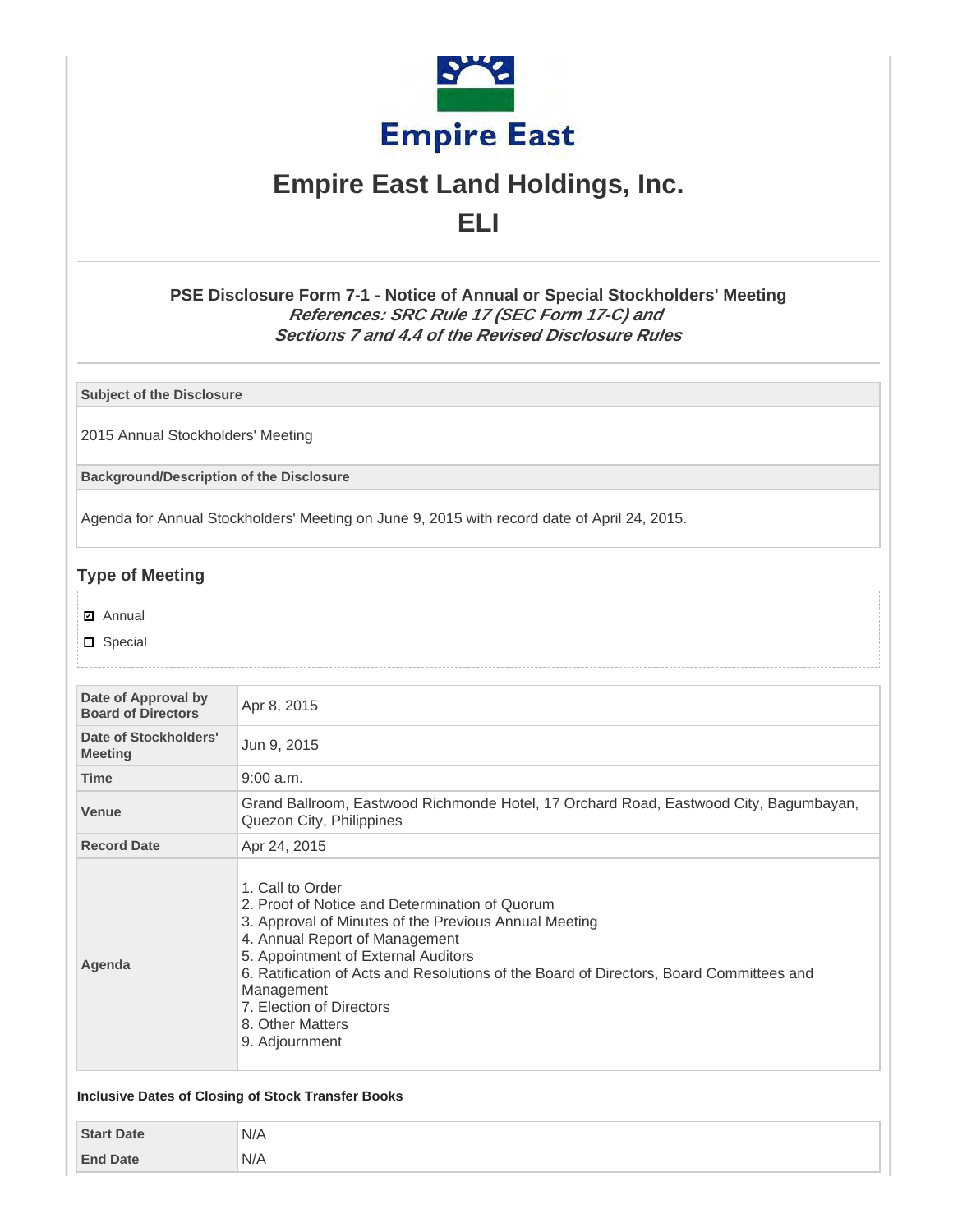| <b>Other Relevant Information</b>  |                                                                                                                  |
|------------------------------------|------------------------------------------------------------------------------------------------------------------|
|                                    | Attached is the SEC Form 17-C dated April 08, 2015 in connection with its upcoming Annual Stockholders' Meeting. |
|                                    |                                                                                                                  |
|                                    |                                                                                                                  |
|                                    |                                                                                                                  |
| Filed on behalf by:<br><b>Name</b> | Rhodora Edangalino                                                                                               |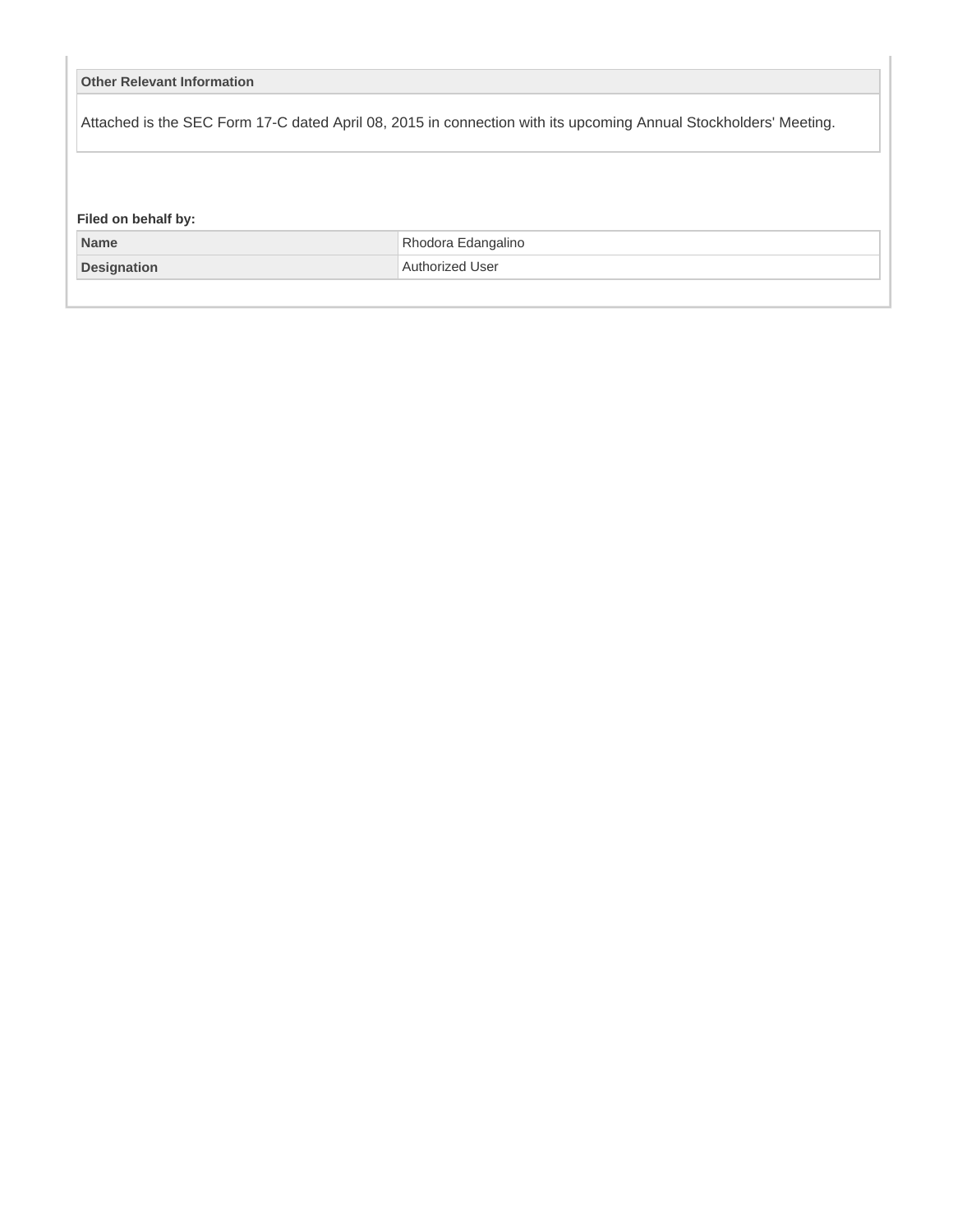### **SECURITIES AND EXCHANGE COMMISSION SEC FORM 17-C CURRENT REPORT UNDER SECTION 17 OF THE SECURITIES REGULATION CODE AND SRC RULE 17.2(c) THEREUNDER**

## 1. **April 08, 2015**

Date of Report

- 2. SEC Identification No: **AS094-006430** 3. BIR Tax Identification No : **003-942-108**
- 4. **EMPIRE EAST LAND HOLDINGS, INC.**  Exact name of issuer as specified in its charter
- 5. **Metro Manila**  Province, Country or other jurisdiction of incorporation or organization
- 6. (SEC Use Only) Industry Classification Code
- 7. **21st Floor, The World Centre 330 Sen. Gil J. Puyat Avenue Makati City, Philippines 1227** Address of principal office
- 8. **(632) 867-8351 to 59**  Issuer's telephone number, including area code
- 9. Securities registered pursuant to Sections 8 and 12 of the SRC or Sections 4 and 8 of the RSA

 Title of ClassNumber of Shares of Common Stock Outstanding

### **Common 14,676,199,167**

### 10. **Item 9 (b)**

Empire East Land Holdings, Inc. will hold its Annual Meeting of Stockholders on Tuesday, 9 June 2015, 9:00 a.m., at the Grand Ballroom, Eastwood Richmonde Hotel, 17 Orchard Road, Eastwood City, Bagumbayan, Quezon City, Philippines with the following agenda:

- 1. Call to Order
- 2. Proof of Notice and Determination of Quorum
- 3. Approval of Minutes of the Previous Annual Meeting
- 4. Annual Report of Management
- 5. Appointment of External Auditors
- 6. Ratification of Acts and Resolutions of the Board of Directors, Board Committees and Management
- 7. Election of Directors
- 8. Other Matters
- 9. Adjournment

Stockholders of record as of April 24, 2015 will be entitled to notice of, and to vote at, the Annual Meeting.